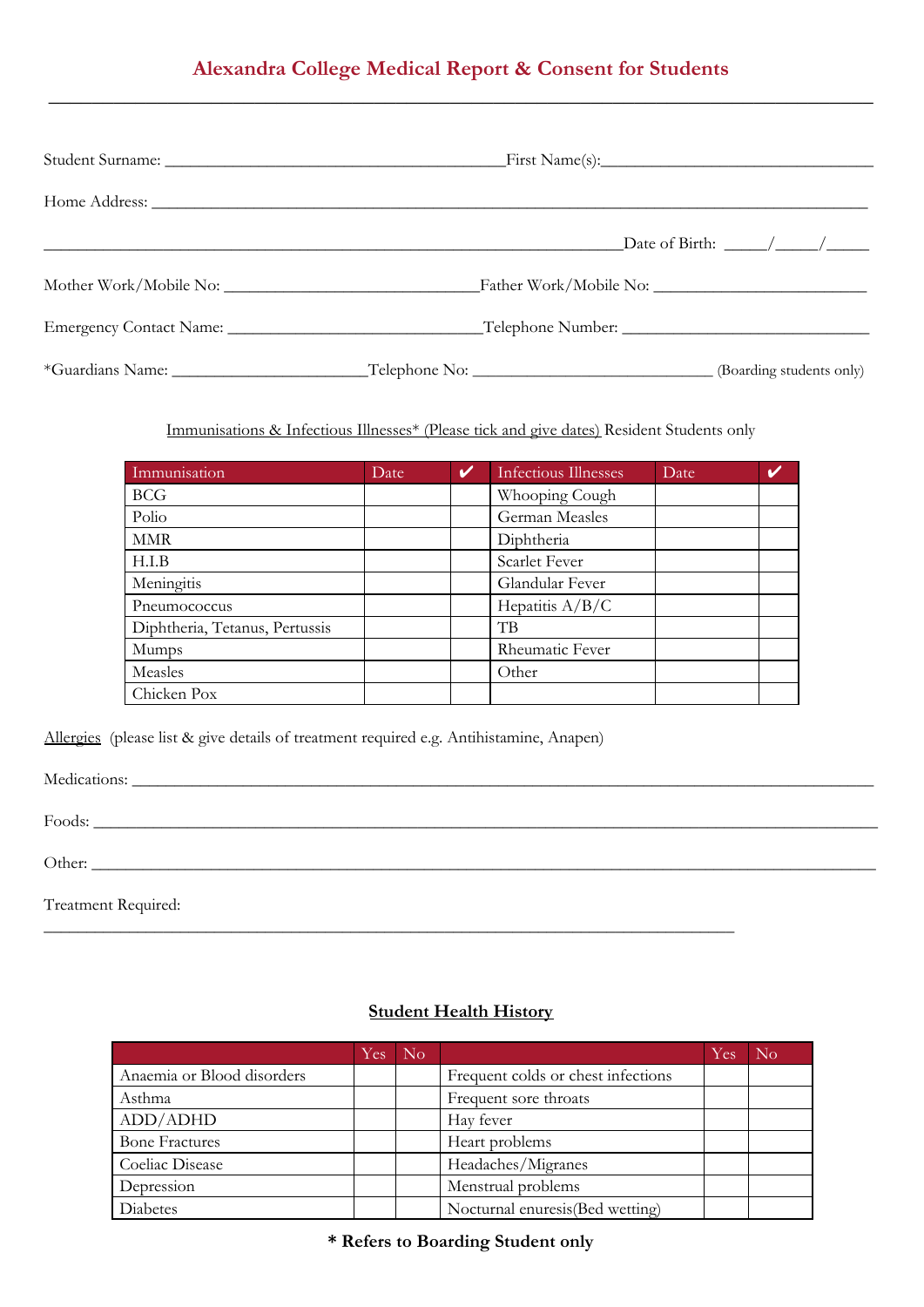# **Alexandra College Medical Report & Consent for Students \_\_\_\_\_\_\_\_\_\_\_\_\_\_\_\_\_\_\_\_\_\_\_\_\_\_\_\_\_\_\_\_\_\_\_\_\_\_\_\_\_\_\_\_\_\_\_\_\_\_\_\_\_\_\_\_\_\_\_\_\_\_\_\_\_\_\_\_\_\_\_\_\_\_\_\_**

| Dental Problems                                                                                                                                                                                                                      | Nosebleeds                                             |  |  |  |
|--------------------------------------------------------------------------------------------------------------------------------------------------------------------------------------------------------------------------------------|--------------------------------------------------------|--|--|--|
| Eczema/Skin problems                                                                                                                                                                                                                 | Scoliosis                                              |  |  |  |
| Ear problems                                                                                                                                                                                                                         | Speech problems                                        |  |  |  |
| <b>Eating Disorders</b>                                                                                                                                                                                                              | Surgeries/Hospitalisations<br>Urinary tract infections |  |  |  |
| Epilepsy/History of seizures                                                                                                                                                                                                         |                                                        |  |  |  |
| Eye problems                                                                                                                                                                                                                         | Other                                                  |  |  |  |
| Can normal school activities & sport be undertaken? $\Box$ Yes $\Box$ No                                                                                                                                                             |                                                        |  |  |  |
| If NO, please explain (including specific restrictions):                                                                                                                                                                             |                                                        |  |  |  |
|                                                                                                                                                                                                                                      |                                                        |  |  |  |
| Address: <u>Address</u> : Address: Address: Address: Address: Address: Address: Address: Address: Address: Address: Address: Address: Address: Address: Address: Address: Address: Address: Address: Address: Address: Address: Addr |                                                        |  |  |  |
| Health Insurance Details if any:                                                                                                                                                                                                     |                                                        |  |  |  |

NB. Students from EU member states should obtain & bring with them a current European Health Insurance Card. This will ensure that no charge will be made for GP visits, prescriptions etc. during their stay in Ireland.

## **Parental Consent to Treat & Request to Administer Medication**

#### **Prescription Medications**

Please list prescription medications, the dosage & frequency that your daughter is currently taking (including inhaler, emergency medications e.g. Anapen)

Condition requiring medication\_\_\_\_\_\_\_\_\_\_\_\_\_\_\_\_\_\_\_\_\_\_\_\_\_\_\_\_\_\_\_\_\_\_\_\_\_\_\_\_\_\_\_\_\_\_\_\_\_\_\_\_\_\_\_\_\_\_\_\_\_\_\_\_\_\_\_\_\_\_\_\_

Name(s) of medication & specific dosage(s) required (ml or Tablet)

| . .        |  |
|------------|--|
|            |  |
|            |  |
| <u>. .</u> |  |

**I/We request that my/our daughter be given the above mediation in the specified dosages.**

| I/We give consent for my/our daughter (print)                                                   | to receive first aid |
|-------------------------------------------------------------------------------------------------|----------------------|
| treatment & appropriate over the counter preparations for the relief of minor illness symptoms. |                      |

**I/We further agree that should any emergency treatments or operation become necessary when we are not immediately available may be undertaken on the advice of attending doctor, school doctor or hospital doctor. In an emergency requiring medical attention I/we can be contacted at the telephone numbers below:**

**\* Refers to Boarding Student only**